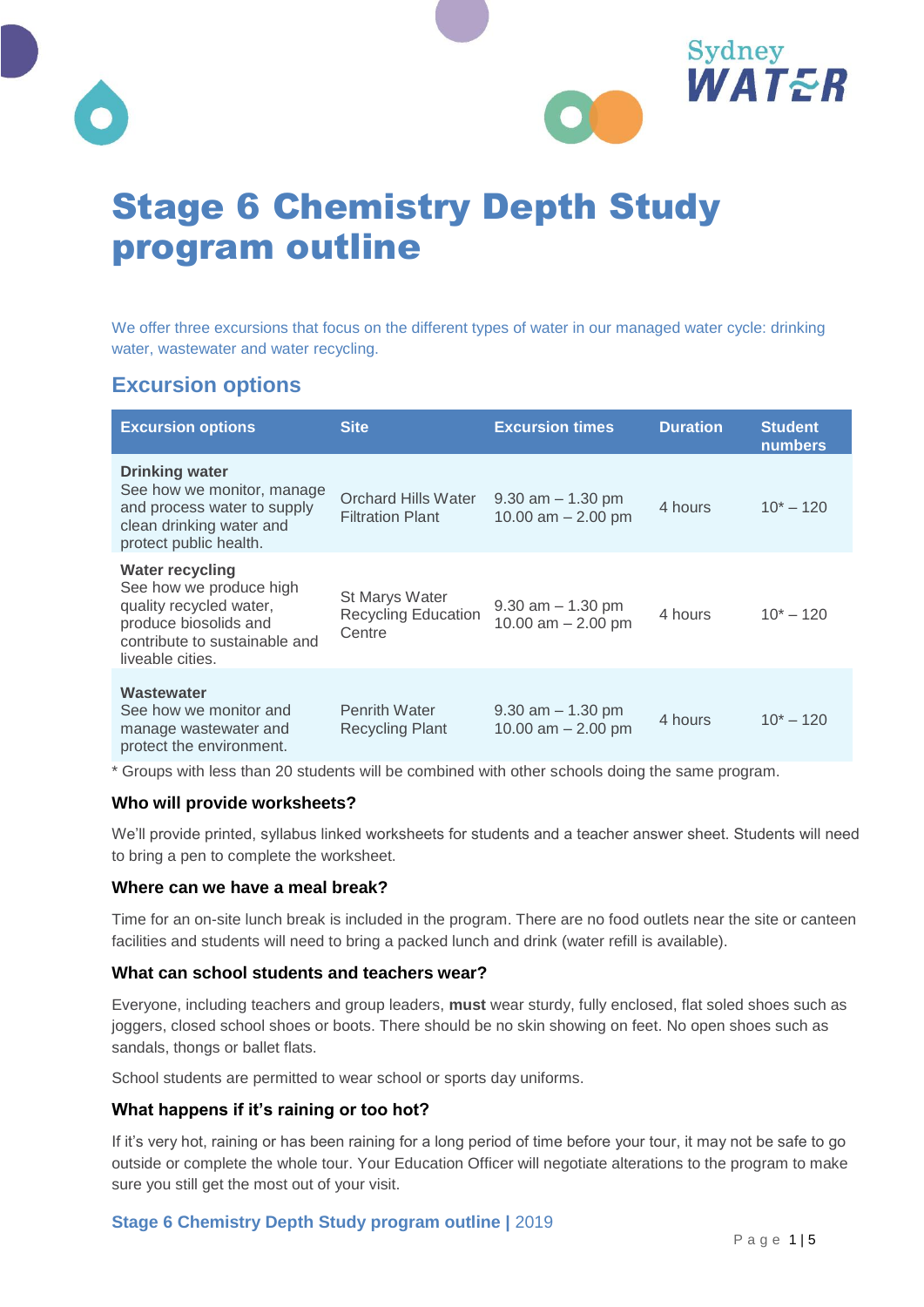





#### **What content will be covered?**

Our site-specific excursions cover the many links between water management and the current NSW Chemistry syllabus.

Each site has activities that touch on many different points in the syllabus and provide ideas and options for potential depth studies. Students will experience how we apply chemistry at an industrial scale through practical investigations.

| <b>Content</b>                                                                                                                                                                                                                                                                                                                                                                                                                                                                                                                               | <b>Drinking</b><br>water | <b>Wastewater</b> | <b>Water</b><br><b>Recycling</b> |
|----------------------------------------------------------------------------------------------------------------------------------------------------------------------------------------------------------------------------------------------------------------------------------------------------------------------------------------------------------------------------------------------------------------------------------------------------------------------------------------------------------------------------------------------|--------------------------|-------------------|----------------------------------|
| Learning across the curriculum<br>• Sustainability                                                                                                                                                                                                                                                                                                                                                                                                                                                                                           | ✓                        | $\checkmark$      |                                  |
| <b>Working scientifically outcomes</b><br>· Questioning and Predicting CH11/12-1 • Problem solving<br>CH11/12-6<br>• Analysing data and Information CH11/12-5 • Communicating<br>CH11/12-7                                                                                                                                                                                                                                                                                                                                                   | ✓                        | ✓                 |                                  |
| <b>Module 1 - Properties of Matter</b><br>Inquiry question: How do the properties of substances help us to<br>classify and separate them?<br>explore homogeneous mixtures and heterogeneous mixtures<br>through practical investigations:<br>using separation techniques based on physical properties                                                                                                                                                                                                                                        |                          | ✓                 |                                  |
| Module 5 - Equilibrium and Acid reactions<br>Inquiry Question: What factors affect equilibrium and how?<br>• investigate the effects of temperature, concentration, volume<br>and/or pressure on a system at equilibrium and explain how Le<br>Chatelier's principle can be used to predict such effects                                                                                                                                                                                                                                     | $\checkmark$             |                   |                                  |
| Module 6 - Acid/Base Reactions<br>Inquiry Question: How are solutions of acids and bases analysed?<br>• conduct a practical investigation to prepare a buffer and<br>demonstrate its properties<br>describe the importance of buffers in natural systems                                                                                                                                                                                                                                                                                     | $\checkmark$             |                   |                                  |
| <b>Module 7 - Organic Chemistry</b><br>Inquiry question: What are the properties and uses of polymers?<br>• model and compare the structure, properties and uses of<br>condensation polymers - e.g. polyacrylamide<br>Inquiry question: How can hydrocarbons be classified based on their<br>structure and reactivity?<br>describe the procedures required to safely handle and dispose of<br>organic substances<br>examine the environmental, economic and sociocultural<br>implications of obtaining and using hydrocarbons from the Earth |                          | ✓                 |                                  |
| Module 8 - Applying chemical ideas<br>Inquiry question: How are the ions present in the environment<br>identified and measured?<br>analyse the need for monitoring the environment                                                                                                                                                                                                                                                                                                                                                           | ✓                        |                   |                                  |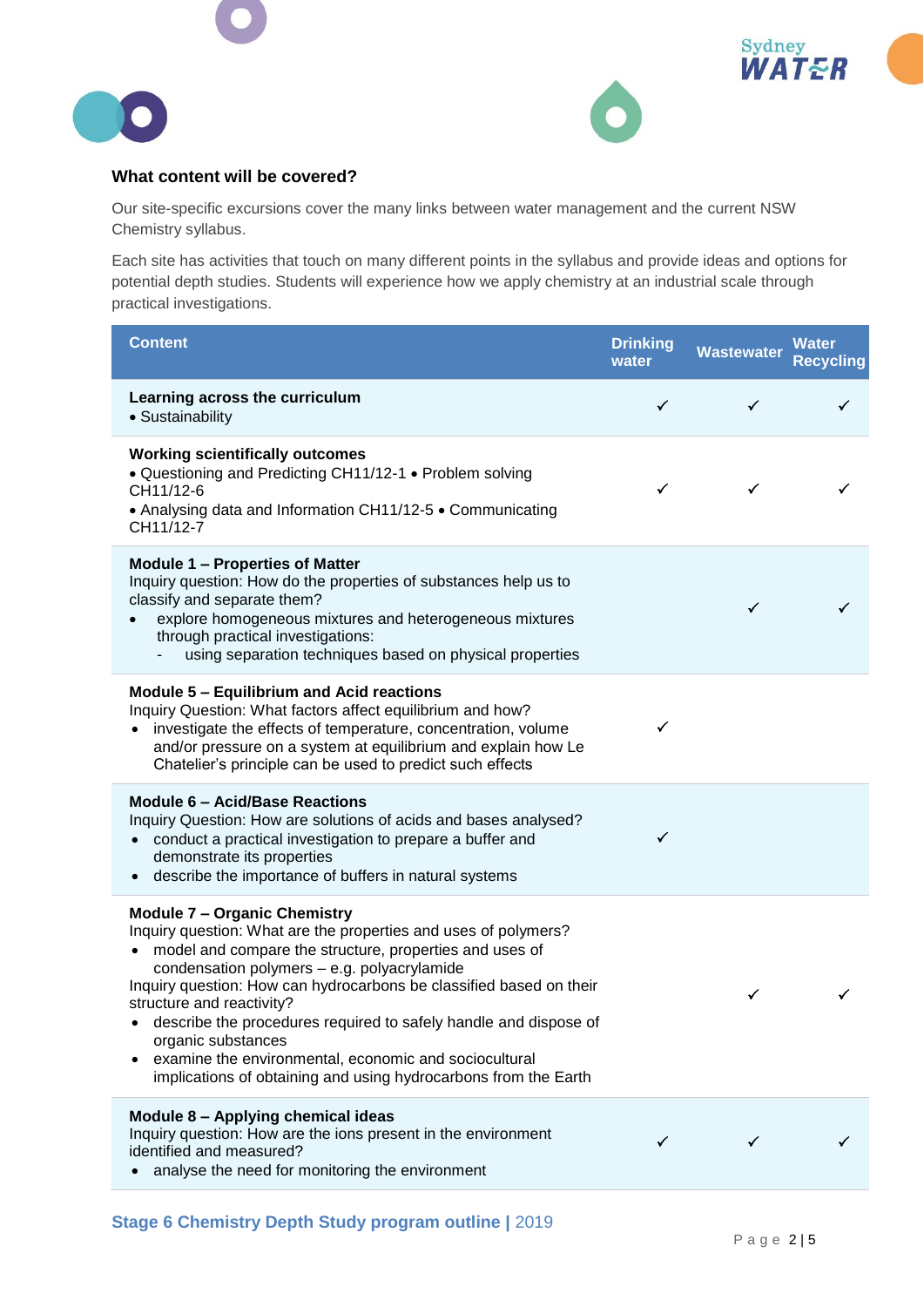





# **Excursion itineraries**

## **Stage 6 Chemistry - Drinking water Depth Study at Orchard Hills Water Filtration Plant**

| <b>Arrival</b>                                            |                                                                                                                                                                                                                                                                                   |  |
|-----------------------------------------------------------|-----------------------------------------------------------------------------------------------------------------------------------------------------------------------------------------------------------------------------------------------------------------------------------|--|
| <b>Introduction</b>                                       | Receive an orientation and safety induction.<br>$\bullet$                                                                                                                                                                                                                         |  |
|                                                           | Discuss the objectives of the excursion program.<br>$\bullet$                                                                                                                                                                                                                     |  |
|                                                           | Discuss the importance of the application of chemistry in industry to treat and<br>$\bullet$                                                                                                                                                                                      |  |
|                                                           | manage drinking water to protect public health.                                                                                                                                                                                                                                   |  |
| <b>Walking tour of</b><br>the filtration<br>plant.        | Identify the name and purpose of the different chemicals used throughout the<br>$\bullet$<br>process.                                                                                                                                                                             |  |
|                                                           | Observe how we monitor and manage the pH of raw water to optimise its buffering<br>$\bullet$<br>capacity and promote flocculation.                                                                                                                                                |  |
| Observe a<br>flocculation<br>demonstration<br>experiment. | Explore how changing variables (pH of raw water and concentration of coagulant)<br>$\bullet$<br>affects the efficiency of coagulation and flocculation in drinking water treatment.                                                                                               |  |
|                                                           | Analyse data and to determine the optimal conditions (pH and coagulant volume) for<br>$\bullet$<br>flocculation in a mock raw water sample.                                                                                                                                       |  |
|                                                           | Use safe work practices and understand why risk assessments are conducted and<br>$\bullet$<br>followed in all workplaces.                                                                                                                                                         |  |
|                                                           | Develop understanding of how increasing the pH of the water increases its natural<br>$\bullet$<br>buffering capacity.                                                                                                                                                             |  |
|                                                           | <b>Break</b>                                                                                                                                                                                                                                                                      |  |
| <b>Hands-on</b>                                           | Perform tests on different sources of water with lab experiments and technology<br>$\bullet$<br>used by Sydney Water every day to ensure safe and high-quality drinking water.<br>Gain understanding of water quality tests (pH, electrical conductivity, turbidity,<br>$\bullet$ |  |
| water quality                                             | hardness) used to protect environment and public health.                                                                                                                                                                                                                          |  |
| experiment.                                               | Compare the quality of water sources and assess reliability and validity of the<br>$\bullet$<br>experiment and suggest improvements.                                                                                                                                              |  |
| Water                                                     | Learn how Sydney water manages water supply.<br>$\bullet$                                                                                                                                                                                                                         |  |
| management<br>discussion<br>using urban<br>water model.   | Learn the role of governments, non-government organisations, individuals and<br>$\bullet$<br>communities in sustainable water management.                                                                                                                                         |  |
|                                                           | Understand the importance of working scientifically skills, like communication, in the<br>$\bullet$<br>context of how people perceive scientific data.                                                                                                                            |  |
|                                                           | Discuss what water quality means and be a part of a blind taste test.<br>$\bullet$                                                                                                                                                                                                |  |
| <b>Conclusion</b>                                         | Discuss how the data collected throughout the day may be incorporated into a depth<br>$\bullet$<br>study.                                                                                                                                                                         |  |
|                                                           | Discuss their role in managing drinking water.<br>$\bullet$                                                                                                                                                                                                                       |  |
|                                                           | Discuss how to access online information from Sydney Water website and outline<br>$\bullet$                                                                                                                                                                                       |  |
|                                                           | potential depth study ideas.                                                                                                                                                                                                                                                      |  |
| <b>Departure</b>                                          |                                                                                                                                                                                                                                                                                   |  |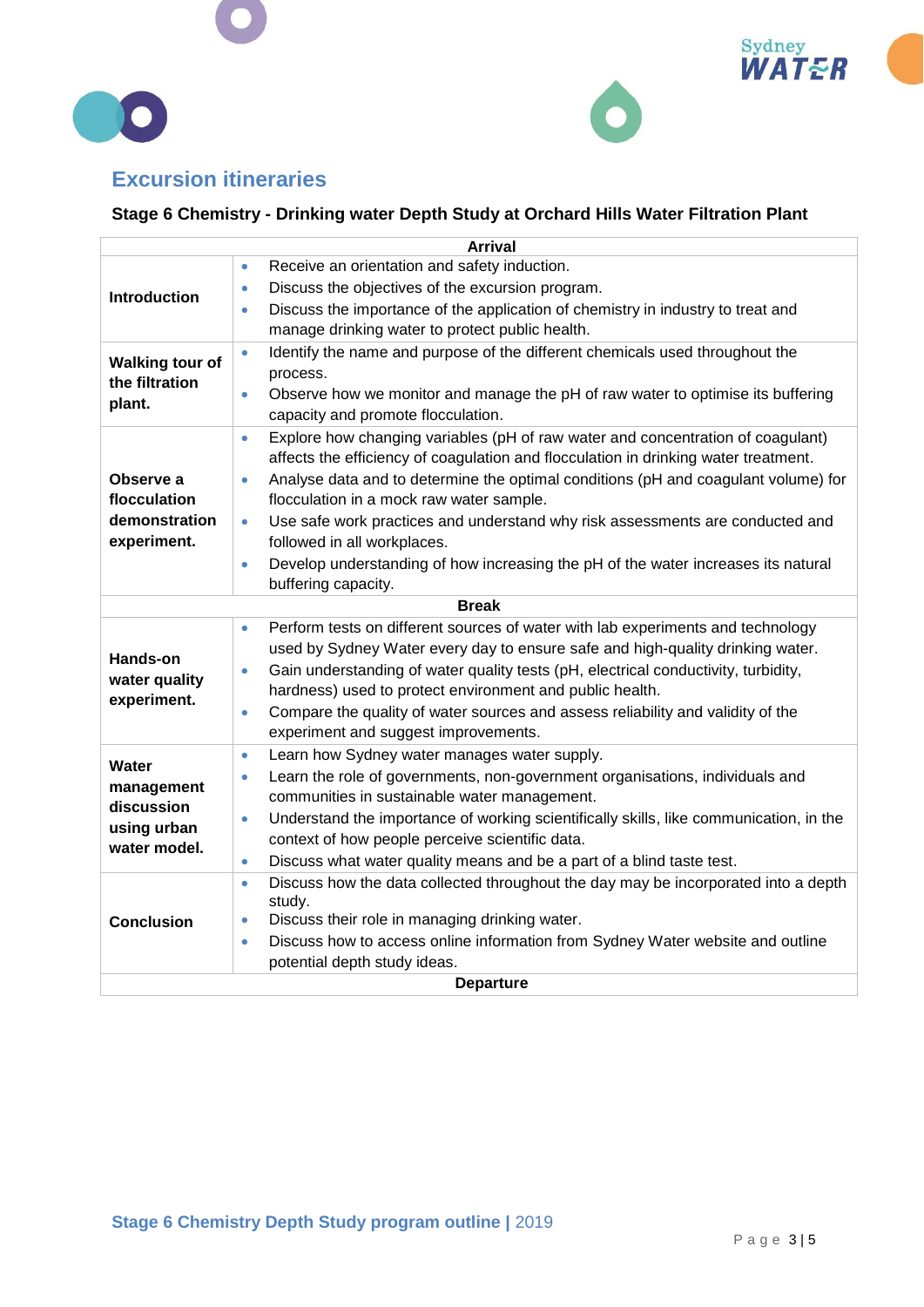





## **Stage 6 Chemistry - Water Recycling Depth Study at St Marys Advanced Water Recycling Plant**

|                                                                  | <b>Arrival</b>                                                                                                                                                                                                                                                                                                                                                                                                                                                                                                                                                                                                                                            |  |
|------------------------------------------------------------------|-----------------------------------------------------------------------------------------------------------------------------------------------------------------------------------------------------------------------------------------------------------------------------------------------------------------------------------------------------------------------------------------------------------------------------------------------------------------------------------------------------------------------------------------------------------------------------------------------------------------------------------------------------------|--|
| Introduction                                                     | Receive an orientation and safety induction.<br>$\bullet$<br>Discuss the objectives of the excursion program.]<br>$\bullet$<br>Discuss the importance of the application of chemistry industry to treat and manage<br>$\bullet$<br>wastewater to create high quality recycled water and biosolids to protect the<br>environment and build sustainable cities.                                                                                                                                                                                                                                                                                             |  |
| Water<br>management<br>discussion<br>using urban<br>water model. | Discuss the properties of matter and the processes in wastewater treatment prior to<br>$\bullet$<br>recycling processes.<br>Learn the role of governments, non-government organisations, individuals and<br>$\bullet$<br>communities in sustainable water management.<br>Examine the disposal, removal and recycling of organic substances in wastewater<br>$\bullet$<br>treatment.<br>identify environmental, economic and sociocultural implications of obtaining, using<br>$\bullet$<br>and disposing of organic substances in the water industry.                                                                                                     |  |
| Observe a<br>flocculation<br>and biosolids<br>demonstration      | Perform first-hand investigations to determine the optimal conditions (polymer<br>$\bullet$<br>volume and mixing speed) for flocculation of a mock wastewater sample<br>Observe how the structure of polyacrylamide relates to its properties and uses and<br>$\bullet$<br>how it improves the efficiency of wastewater treatment<br>Identify how polymer (cationic polyacrylamide) is used on-site both as a flocculant<br>$\bullet$<br>and as a biosolids dewatering aid to protect the environment.                                                                                                                                                    |  |
|                                                                  | <b>Break</b>                                                                                                                                                                                                                                                                                                                                                                                                                                                                                                                                                                                                                                              |  |
| <b>Walking tour of</b><br>the plant                              | Identify the name and purpose of the different chemicals used throughout the<br>$\bullet$<br>process.<br>Observe how we monitor and manage the pH of raw water to optimise its buffering<br>$\bullet$<br>capacity and promote flocculation.                                                                                                                                                                                                                                                                                                                                                                                                               |  |
| Hands-on<br>water quality<br>experiment.                         | Use an interactive catchment model to explore Sydney's urban environment, the<br>$\bullet$<br>urban water cycle and managing impacts on the environment<br>Perform tests on different sources of water with lab experiments and technology<br>$\bullet$<br>used by Sydney Water every day to ensure it produces safe and high-quality<br>recycled water<br>Gain understanding of water quality tests (pH, electrical conductivity, turbidity,<br>$\bullet$<br>hardness) to protect environment and public health.<br>Compare the quality of water sources and assess reliability and validity of the<br>$\bullet$<br>experiment and suggest improvements. |  |
| <b>Conclusion</b>                                                | Discuss how the data collected throughout the day may be incorporated into a depth<br>$\bullet$<br>study.<br>Discuss their role in the urban water cycle.<br>$\bullet$<br>Discuss how to access online information from Sydney Water website and outline<br>$\bullet$<br>potential depth study ideas.                                                                                                                                                                                                                                                                                                                                                     |  |
| <b>Departure</b>                                                 |                                                                                                                                                                                                                                                                                                                                                                                                                                                                                                                                                                                                                                                           |  |